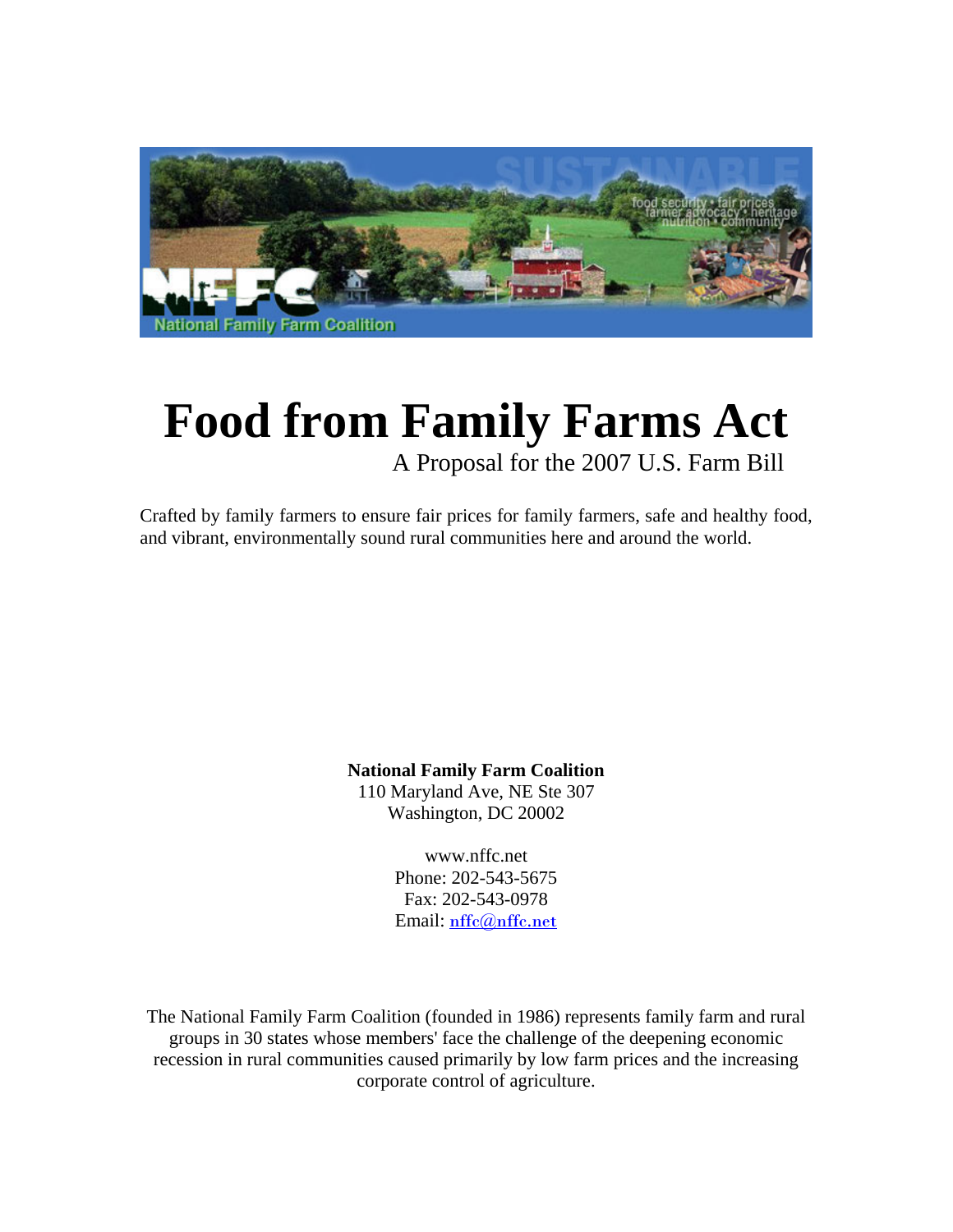

## **National Family Farm Coalition**

110 Maryland Avenue, NE Suite 307 · Washington, DC 20002 · (202) 543-5675 · Fax (202) 543 0978 · nffc@ nffc.net · www.nffc.net

#### **Why we need the Food from Family Farms Act and Food Sovereignty**

The goal of food, farm, and trade policy should be a globally sustainable and adequate supply of wholesome food at affordable prices. A family farm system is the most effective means to provide safe and quality food, diversity of production, equitable social and economic opportunity, and preservation of land, water, and bio-diversity. The National Family Farm Coalition's food and farm policy proposal, called the Food from Family Farms Act (FFFA), is the foundation for a new sustainable family farm system.

However, years of farm and trade policy that allows commodity prices to plunge to historically low levels have devastated the fabric of family farm agriculture and rural communities in the U.S. and around the world. The resulting global food system, while abundant, fails to feed the hungry, fails to promote healthful diets, and fails to eliminate food safety risks like disease pathogens and chemical contamination. Despite new optimism from higher prices for some commodities and projection of new markets for bio-fuel production, the public cannot rebuild a sustainable family farm agriculture system or a healthful, safe food supply without appropriate public policy in the 2007 Farm Bill.

The next farm bill and trade policy must address the weak economic position of indebted family farmers, growing agribusiness vertical integration, valuing farmland for development and recreational uses, and global destruction of ecosystems for new production. Without this new policy, the uncertainty of international agricultural and energy markets combined with the lack of public policy to deal with this uncertainty or the economic power of multinational agribusiness corporations portends continued replacement of family farms with industrial "factory farms."

It's time for a new farm bill that acts as a consumer-farmer economic bill of rights. We believe the 2007 Farm Bill must *reverse* the replacement of diversified sustainable family farms with huge corporate crop plantations and giant industrialized livestock confinements and feedlots that depend on exploited labor, vast amounts of fossil fuel energy, destructive technology, and taxpayer-funded subsidy-type farm bills.

Family farmers, farmworkers, and food processing workers produce a necessity of life; they deserve dignity, justice, and equity rather than exploitation for corporate profit. The current free trade subsidy system, with no price supports for crops and meaningless 1970's-level price supports for milk, benefits multinational corporations including giant exporters, processors, and retailers, who profit by buying the cheapest commodities from all over the world, processing them and marketing them in monopolistic markets devoid of honest competition. Corporate livestock and dairy production gain competitive advantage using cheap grain and oilseeds to the detriment of diversified family farmers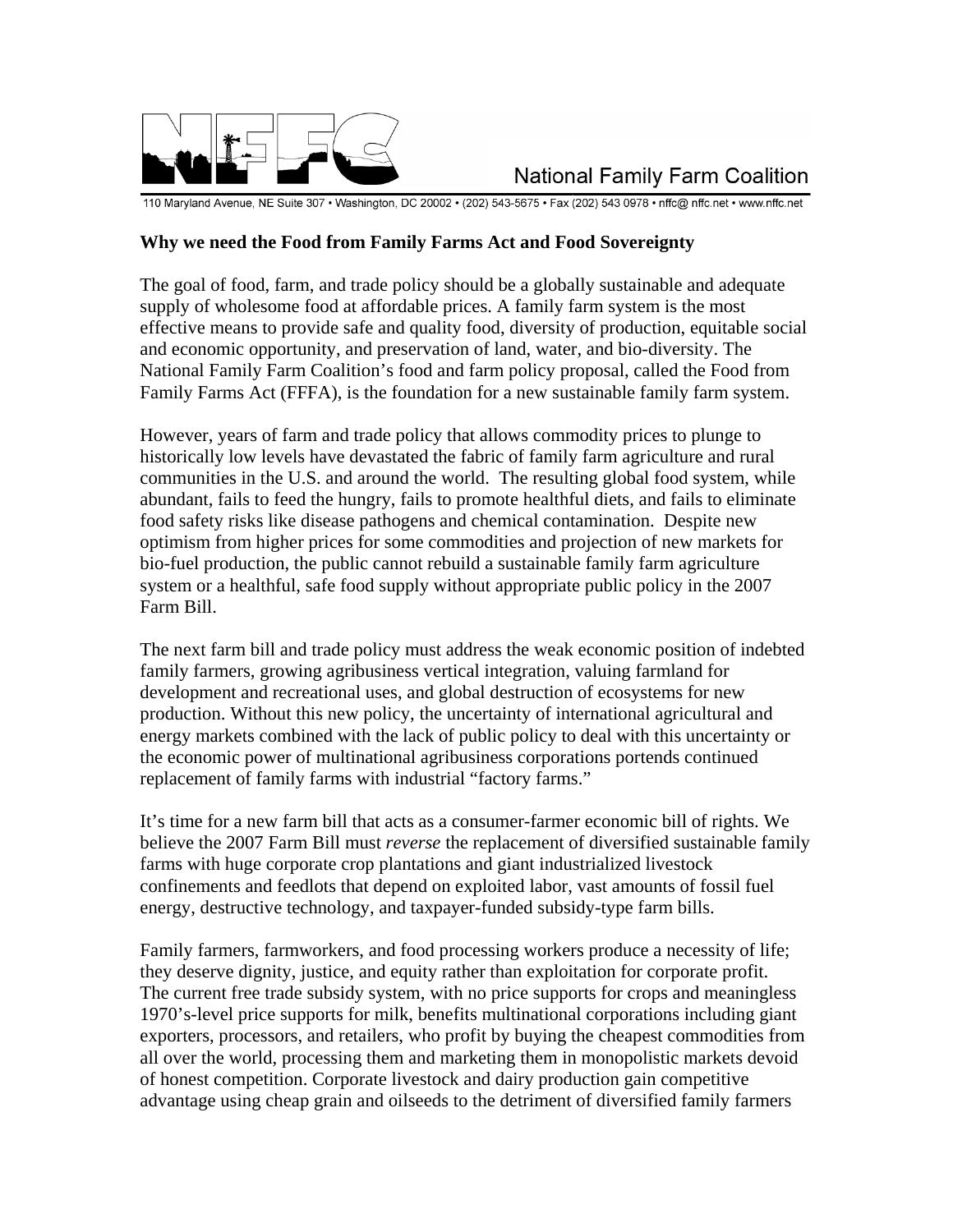who maintain crop rotations and recycle animal waste as crop nutrients. Labor intensive fruit and vegetable production shifts to countries where workers have few rights and are paid \$4 per day, causing unemployment and low wages for U.S. farm workers. Worldwide migration out of rural communities to overcrowded cities and across national borders creates undue hardship and social tensions.

The National Family Farm Coalition has developed a new farm policy proposal to create a sustainable farm and food system. The Food from Family Farms Act would ensure a just food system, improve the environment, create local food markets and economic opportunities in rural America, and support similar aspirations in every nation. Free trade agreements like the North American Free Trade Agreement (NAFTA) and the World Trade Organization (WTO) that hamstring domestic U.S. farm policy must be revised to respect the United States and every country's Food Sovereignty. Unlike the current farm policy, provisions in the Food from Family Farms Act are predicated on the principle of food sovereignty, the right to democratic policies based on a country's needs and traditions for food security, conservation of natural resources and the geographical distribution of economic opportunity.

Restoring farm income from the sale of farm commodities at a fair price, rather than making farmers and ranchers dependent on government subsidies, must be the primary focus of any new farm program. The Food from Family Farms Act assures a fair price through a cost of production price support system, food and energy security reserves, and conservation programs with full planting flexibility to avoid wasteful overproduction. Current projections indicate that 2007-08 corn carryout, none of which will be in government stocks, could be as low as a 20 day supply, pointing to the obvious need of food and energy security reserves to remove some of the uncertainty and volatility for food security and prudent bio-energy investments. On the other hand, bountiful crop yields or a plunge in oil prices could send crop prices plummeting requiring massive infusions of government support, pointing to the obvious need for real price supports for basic commodities. The Food from Family Farms Act provides food and energy security absolutely needed for a world threatened by uncertain foreign policy threats and climate change.

Our family farm policy encourages a transition to sustainable diversified family farming through full implementation of the Conservation Security Program (CSP), offering rewards for existing practices and new incentives on working lands for more conserving crops and methods which fit well with diversified family farming, sustainable bio-energy and local food production. A balanced family farm system will require less fossil fuel and give opportunities for farmers to become producers of clean renewable energy.

In conjunction with the Food from Family Farms Act, the National Family Farm Coalition urges the U.S. government to enforce anti-trust laws against increasing corporate concentration and vertical integration in the food industry from production and processing to marketing and retailing. The ownership of livestock by packing companies and their control of captive supplies must be banned because this gives them the power to encourage overproduction and manipulate markets to the detriment of family farmers and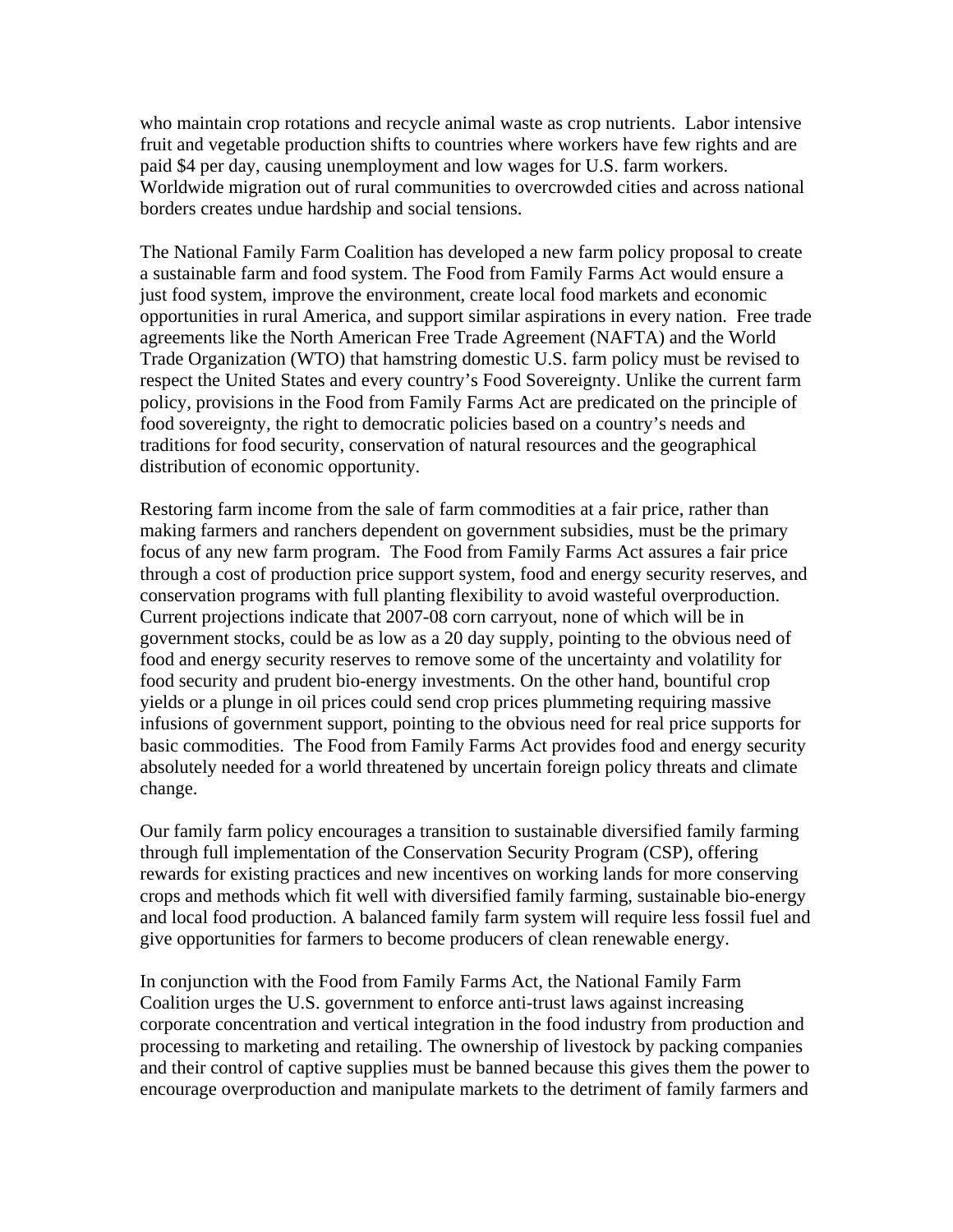ranchers. Likewise, because these same multinational companies threaten to move livestock production overseas to avoid health and environmental regulation, consumers need mandatory country of origin labeling (COOL) of their food in all cases.

The USDA must respond to historical and ongoing civil rights complaints and implement laws that enable equitable access to farm and housing programs for all farmers and rural people. Farmers who produce under contract should have the right to fair arbitration clauses, contract transparency, and other rights currently denied. The USDA can promote new regional and local markets for farm products and purchases of food by federal agencies from independent family farms. The plight of America's migrant agricultural workers should be adequately addressed through its farm, labor, and trade policies.

The 2007 Farm Bill and revisions in trade policy through passage of the Food from Family Farms Act will build peaceful international relations and build good will among our trading partners, giving every country a chance for balanced sustainable economic development. International trade cooperation can assure fair prices for all farmers through shared responsibility of international commodity price floors, international food and energy security reserves, and conservation programs that encourage local food and sustainable bio-energy production. Congress should respond to the popular demand for economic, environmental and social sustainability of the food system by enacting the Food from Family Farms Act.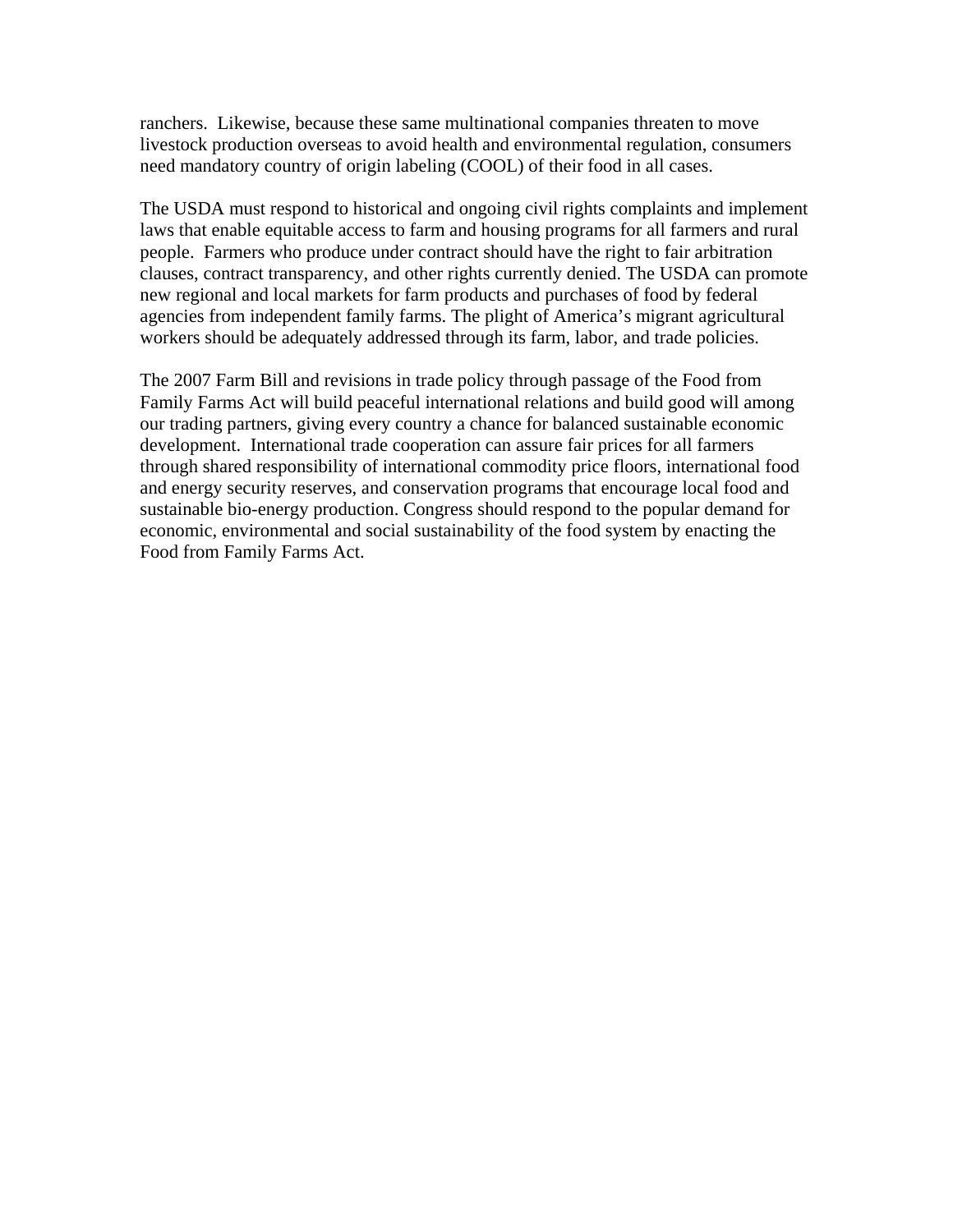## **OUTLINE OF THE COMMODITY TITLE**

#### **Food Sovereignty**

Trade and farm policy should respect every country's right to establish policies based on needs and traditions for food security, conservation of natural resources, and distribution of economic opportunity.

Prosperity for U.S. farmers must not come at the expense of farmers and peasants in other nations. The United States must take the lead in promoting international commodity agreements aimed at setting floor prices and equitable sharing of responsibility for international reserves and supply management, thus eliminating the destructive practice of dumping.

The ability to develop farm programs that respond to the needs of our nation's farmers and consumers must be reinstated through adoption of provisions such as Section 22 of the Agricultural Adjustment Act. Section 22 allows for a limitation on imports of a specific commodity if that level disrupts the fair domestic market price for our nation's farmers.

## **Market Price Support**

Farmers who comply with provisions of the Food from Family Farms Act (FFFA) will be eligible for market price supports established through a Commodity Credit Corporation (CCC) nonrecourse loan for wheat, feed-grains, soybeans, oilseeds, cotton and rice. Loan rates will be set at an appropriate level that reflects the cost of production for each individual crop based on USDA's Economic Research Service (ERS) calculations and average transportation and storage costs. A similar formula will apply for establishing the price for milk at the farm-gate.

The nonrecourse loan creates an actual price floor requiring purchasers to pay at least the loan rate for commodities. If purchasers won't pay the loan rate, the crop can be forfeited to a government reserve. This replaces the marketing loan of the 1996 Freedom to Farm bill and the 2002 Farm Bill that allow prices to drop below loan rates because of Loan Deficiency Payments (LDP) and Marketing Loan Gains.

Loans can be paid back with interest at anytime when market conditions warrant. At the end of the nine month loan period, producers will have the option of redeeming the loan, forfeiture to the CCC Food Security Reserve, or entry into the Farmer Owned Reserve (FOR), if open. Farmers will be allowed to rotate the commodities in the FOR to maintain quality.

A maximum quantity of crops up to a loan value of \$450,000 per farm will be eligible for the loan program. A low interest loan program for construction of on-farm storage facilities will be established.

LDP's or marketing gains will no longer apply. Storage costs on the FOR will be paid at the commercial rate with an annual payment in advance.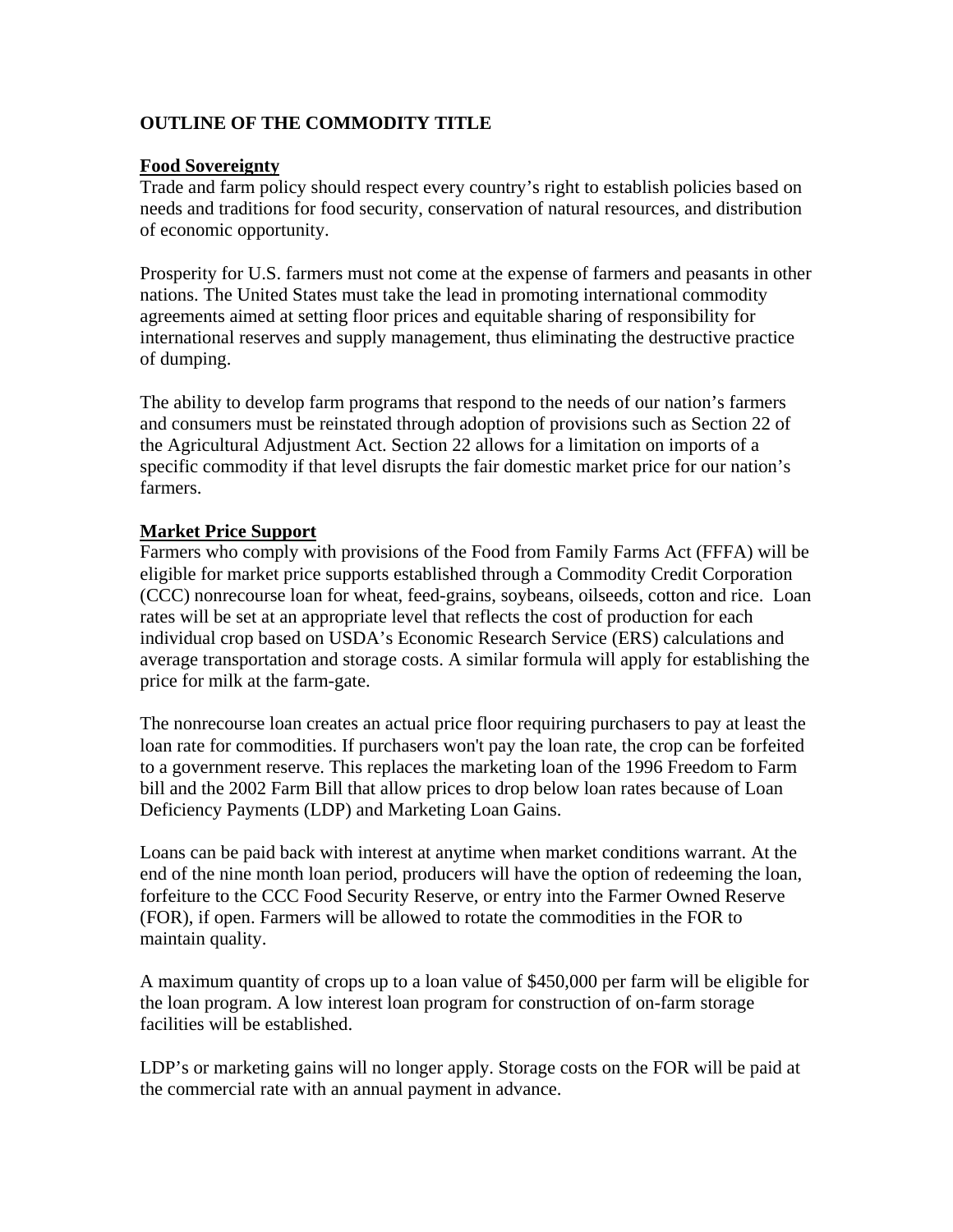## **Reserves: Food Security, Humanitarian, Energy, and Farmer-Owned**

Without a price support and reserves, a bountiful crop becomes an economic curse to farmers as overproduction can result in only one outcome, lower prices and economic hardship. The FFFA creates various reserves to enhance food, energy, and national security.

A Strategic Reserve stocked to a level of 7.5% of the average annual use will have first priority with commodities forfeited from non-recourse loans. Half of the reserve can be used for emergency humanitarian relief and half can be used to supply the growing renewable fuels industry (Under unusual circumstances, the Secretary may be allowed to buy stocks from the market for the Strategic Reserve.) Further forfeitures will fill a Food Security Reserve (FSR) set at a minimum 10% of annual usage.

No stocks from the FSR may enter the market until the Secretary determines that the national average price exceeds 150% of the loan rate for 30 consecutive days. When the supplies in the FSR reach the 10% of annual use, the secretary will announce the opening of a Farmer Owned Reserve (FOR) that allows farmers to extend the original nonrecourse loan past 9 months, stop accrual of interest, and receive storage payments from CCC at commercial rates. Any stocks in the FSR above the minimum 10% can be used by the Secretary to immediately replenish the strategic reserve.

If free stocks become tight and drive national average market prices above 130% of the loan rate for 30 consecutive days, storage payments cease on extended loans in the FOR. If national average market prices exceed 140% of the loan rate for 30 consecutive days, then the extended loans will be called for repayment.

#### **Inventory Management and Conservation Compliance**

For farmers to be eligible for the price support loan program, along with other benefits of the FFFA, including cost share and disaster relief, they will be required to abide by the current Conservation Compliance. Because the nation's food security is assured by the existence of the FSR and FOR, the Secretary shall establish a short-term conservation setaside program for program crops to avoid wasteful over production and balance production with demand.

The Secretary shall target specific crops for reduced planting with the goal that production will satisfy projected demand. This includes supplies that will be needed to refill Strategic and Food Security reserves. Participating farmers will be required to idle a percentage of a target crop grown (Conservation Percentage (CP)) and enter into a soilconservation program approved by the local Soil Conservation Service on those idled acres. After meeting that requirement, the producer/operator shall have flexibility to determine the crop mix to plant within the acreage base under this section.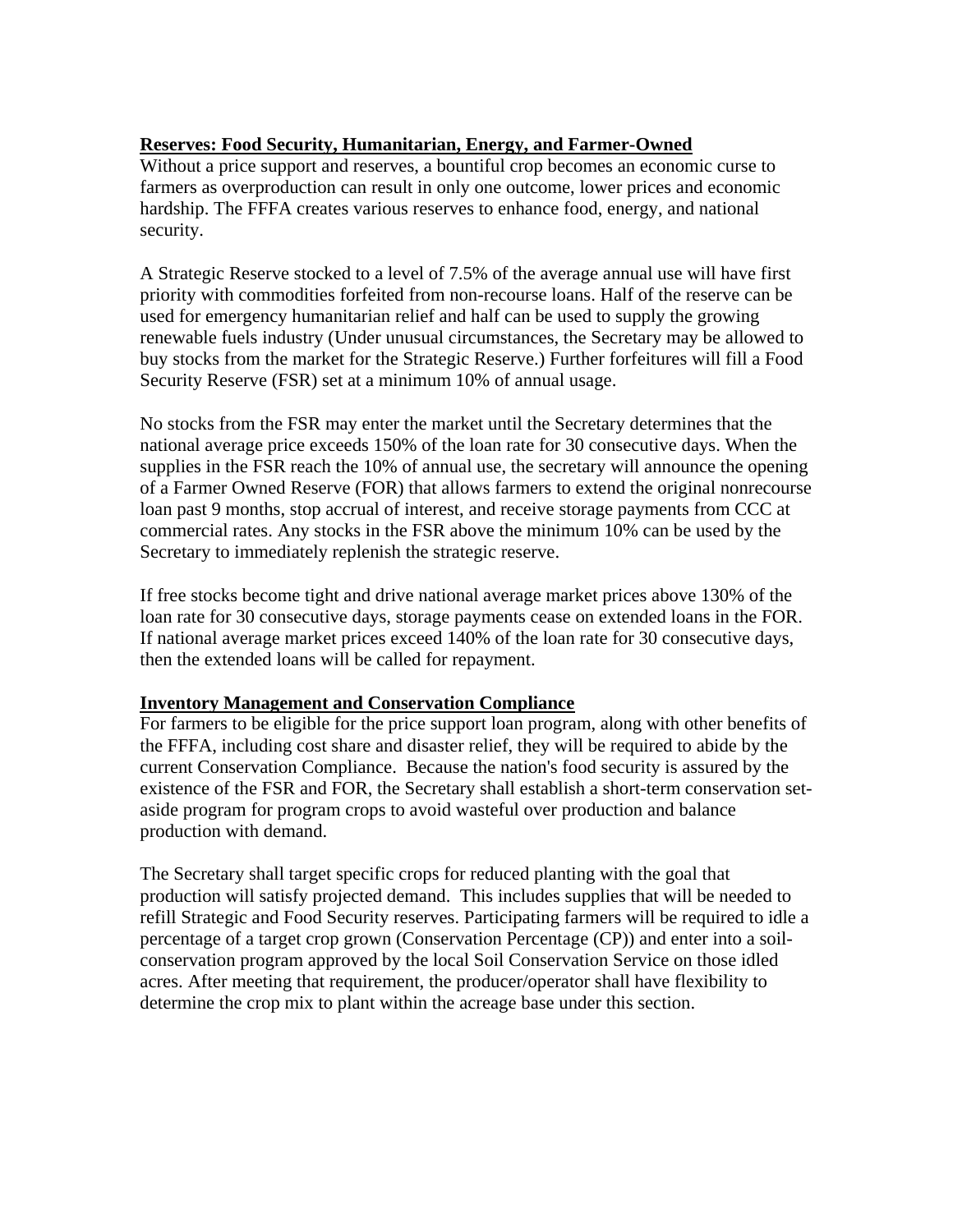## **Full Planting Flexibility within Acreage Base**

Beyond idling the CP for each program crop, the farmer retains full planting flexibility on the Whole Farm Acreage Base which will be defined as Tillable Crop Acres: land that was planted or considered planted to program crops in at least 3 of the 5 preceding crops**.** 

## **Disaster Program**

The nation must recognize the importance of preserving the family farm system and therefore must provide an effective response when natural disasters strike family farms. Increased farm income from price supports at cost of production will be the first line of defense against economic catastrophe. The FFFA Disaster Program eliminates the current subsidized crop insurance system that is not only inadequate when disaster strikes but fosters production on marginal land and underwrites farm consolidation. In its place, a disaster relief program will be offered to all eligible farmers.

When a natural disaster generates a loss so that production is above 75% of established yield, no payment will be made. When production is between 50% and 75% of established yield, payments (or grain from the Strategic Reserve above its 10% minimum level) will be provided to replace income up to the 75% level at 60% loan rate value, not to exceed \$67,500.

Further production loss down to 30% yield will be reimbursed at 75% loan rate value, not to exceed \$67,500. Production loss below 30% yield will be replaced at 100% loan rate value, not to exceed \$90,000.

A loss of 90% shall be considered a total loss and the producers shall have the right to salvage any remaining crop for whatever purpose they choose with no loss of disaster benefits.

Insurance coverage from the private sector beyond established disaster relief would be at the producers' cost, but will not be required in order to qualify for the Disaster Program.

Receiving crop insurance benefits will not disqualify a producer from receiving full disaster benefits under the disaster program.

#### **Conservation Security Program**

Sustainability must be the bedrock principle of agricultural reform, recognizing the benefits of diversified production versus the concentrated, intensive production in today's industrialized agricultural system. When livestock factories have to pay the full cost of production for their manufactured livestock feed, livestock production on family farms with more ecological crop rotations and use of animal manure for crop nutrients will become more economically viable. To reach our goal of sustainability and family farm diversity, the FFFA encourages such a transition through full implementation of the Conservation Security Program (CSP), offering incentives on working lands for more conserving crops and practices which fit well with diversified family farming and local food production.